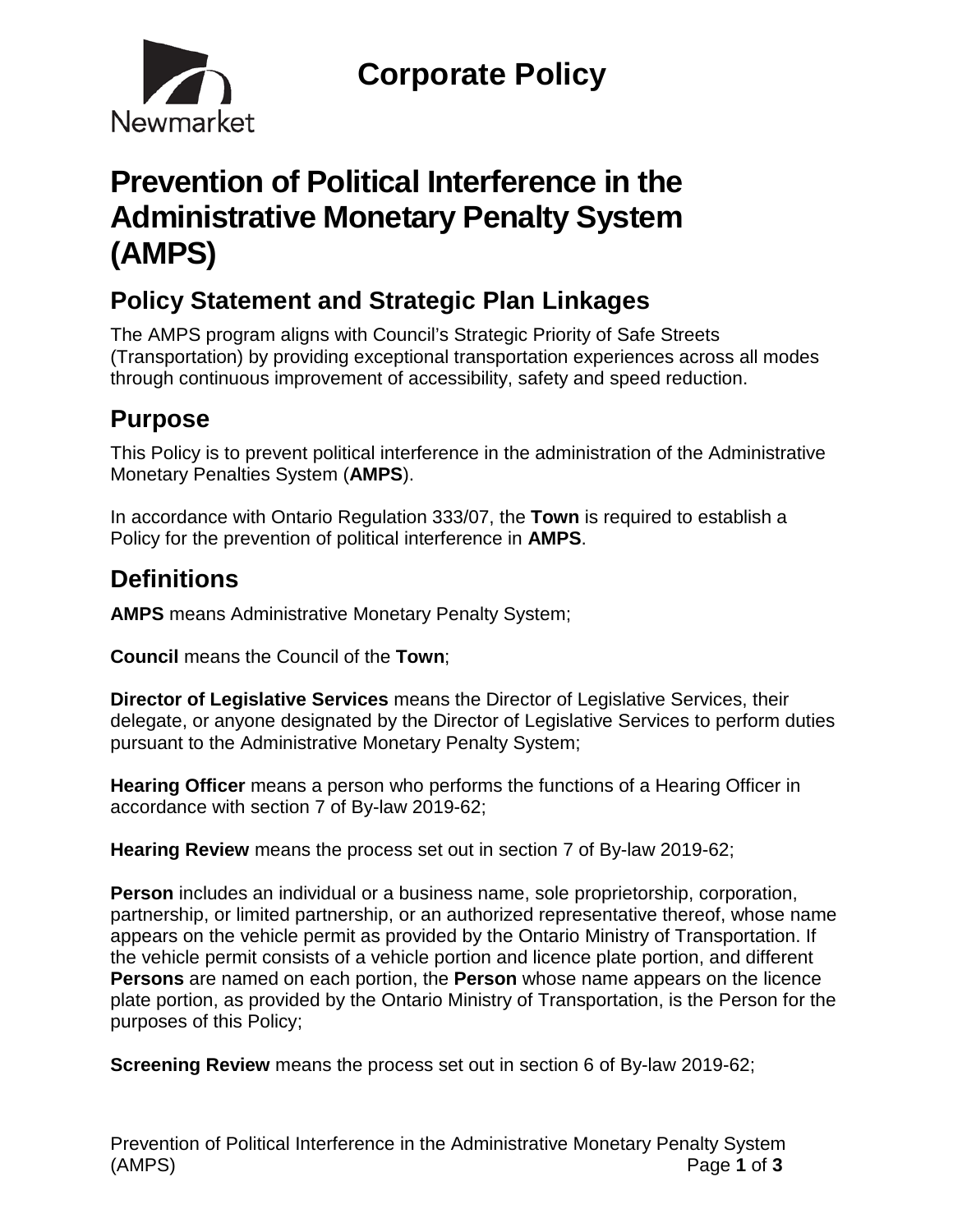**Screening Officer** means a person who performs the functions of a **Screening Officer**  in accordance with section 6 of By-law 2019-62;

**Town** means The Corporation of the Town of Newmarket.

## **Provisions**

#### **1. Application**

This Policy defines what constitutes political interference in relation to **AMPS**, to ensure the responsibilities of the **Screening Officers** and **Hearing Officers** are conducted in accordance with fundamental principles of justice, which include decision making and procedural independence, fairness, impartiality and integrity, without any political interference.

This Policy applies to all elected Members of **Council**, as well as other **Town** of Newmarket officials and staff in relation to their interaction with AMPS and Members of Council.

In regard to Members of **Council**, this Policy should be read and interpreted within the context of prevailing Provincial legislation (i.e., Municipal Conflict of Interest Act) and the Council Code of Conduct, including its related policies, procedures and guidelines.

#### **2. Principles of Preventing Political Interference**

- (a) No person shall attempt, directly or indirectly, to communicate with employees or other persons performing duties related to the administration of **AMPS** for the purpose of influencing or interfering, financially, politically or otherwise, with the administration of the **AMPS** program;
- (b) No person shall attempt, directly or indirectly, to communicate with employees or other individual performing duties related to the administration of **AMPS** for the purpose of influencing or interfering in, financially, politically or otherwise the administration of **AMPS** or any particular Penalty Notice;
- (c) All individuals involved with the enforcement and administrative functions of the **AMPS** program shall carry out such duties in a manner which upholds the integrity of the administration of justice.

#### **3. Implementation**

- (a) All Members of **Council** shall be provided with a copy of this Policy;
- (b) This Policy shall form part of the orientation for all Members of **Council** at the start of a new term of **Council**, as well as all current and new municipal officials and staff, with the potential for interaction with the **AMPS** program; and